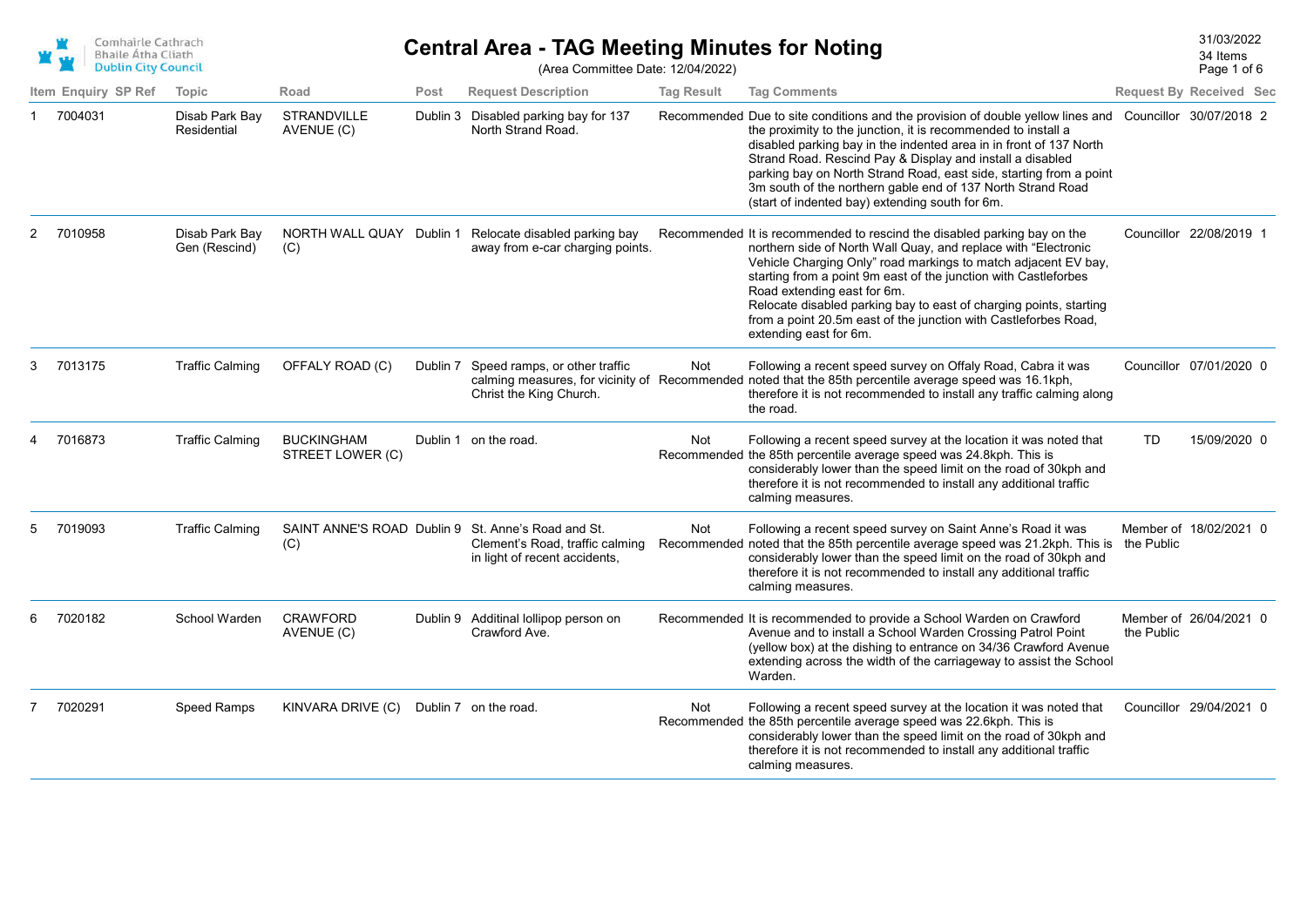| Comhairle Cathrach<br><b>Bhaile Átha Cliath</b> |
|-------------------------------------------------|
| <b>Dublin City Council</b>                      |

## 31/03/2022 **Central Area - TAG Meeting Minutes for Noting**

Page 2 of 6 34 Items

| <b>Dublin City Council</b> |                                 |                                  |          | (Area Committee Date: 12/04/2022)                                                                                                                                         |                   |                                                                                                                                                                                                                                                                                                                                                                                                                                                                                                                                                                                                                                                                                          |            | Page 2 of 6                    |
|----------------------------|---------------------------------|----------------------------------|----------|---------------------------------------------------------------------------------------------------------------------------------------------------------------------------|-------------------|------------------------------------------------------------------------------------------------------------------------------------------------------------------------------------------------------------------------------------------------------------------------------------------------------------------------------------------------------------------------------------------------------------------------------------------------------------------------------------------------------------------------------------------------------------------------------------------------------------------------------------------------------------------------------------------|------------|--------------------------------|
| Item Enquiry SP Ref        | Topic                           | Road                             | Post     | <b>Request Description</b>                                                                                                                                                | <b>Tag Result</b> | <b>Tag Comments</b>                                                                                                                                                                                                                                                                                                                                                                                                                                                                                                                                                                                                                                                                      |            | <b>Request By Received Sec</b> |
| 7020958                    | <b>Traffic Calming</b>          | <b>GLENBEIGH ROAD</b><br>(C)     | Dublin 7 | chicanes on the road to stop<br>speeding.                                                                                                                                 | Not               | Following a recent speed survey at the location it was noted that<br>Recommended the 85th percentile average speed was 18.0kph. This is<br>considerably lower than the speed limit on the road of 30kph and<br>therefore it is not recommended to install any additional traffic<br>calming measures.                                                                                                                                                                                                                                                                                                                                                                                    |            | Councillor 08/06/2021 0        |
| 7021919                    | Double Yellow<br>Lines          | <b>HARDWICKE LANE</b><br>(C)     | Dublin 1 | double yellow lines to be put at<br>double gates at lane as<br>deliveries come here and its<br>always blocked for charity shop<br>at no. 59a                              | Not               | Installation of double yellow lines or other parking restrictions are<br>Recommended not recommended as Under the Road Traffic (Traffic & Parking)<br>Regulations, Section 36 paragraph (2) g;<br>"A vehicle shall not be parked in any place, position or manner<br>that will result in the vehicle obstructing an entrance or an exit for<br>vehicles to or from a premises, save with the consent of the<br>occupier of such premises.                                                                                                                                                                                                                                                | the Public | Member of 30/07/2021 0         |
| 10 7022141                 | Loading Bay<br>(Rescind)        | <b>TEMPLE LANE</b><br>NORTH (C)  | Dublin 1 | Replace extant loading bays<br>provided for defunct businesses Recommended North.<br>with DYLs, and provide new<br>loading bay at Gardiner St end<br>for Fr Scully House. | Not               | It is not recommended to rescind the loading bay on Temple Lane Councillor 13/08/2021 0<br>On inspection it was observed that the bay was being used by<br>commercial vehicles. The bay cannot be used for private parking<br>during active hours. However like most loading bays in the city,<br>can be used for parking outside business hours. In terms of a<br>loading bay for Father Scully house, the current loading bay on<br>Temple Lane North is a reasonable distance to Father Scully<br>House in terms of deliveries and also the double yellow lines<br>outside Father Scully House on Gardiner Street Middle allow for<br>active loading and unloading and drop offs etc. |            |                                |
| 11 7022416                 | Electric Car Bay                | <b>LIFFEY STREET</b><br>WEST(C)  |          | for electric car use only.                                                                                                                                                |                   | Dublin 7 Paint the parking space as being Recommended It is recommended to install an Electric Vehicle Charging only<br>road marking on the western side of Liffey Street West to match<br>bay next to it. Starting from a point 13.5m south of the junction<br>with Benburb Street, extending south for 6m.                                                                                                                                                                                                                                                                                                                                                                             | the Public | Member of 02/09/2021 0         |
| 12 7022600                 | Double Yellow<br>Lines (Extend) | ROYAL CANAL BANK Dublin 7<br>(C) |          | Completion/extension of the<br>rear of my property                                                                                                                        | Not               | Installation of double yellow lines or other parking restrictions are<br>current double yellow lines to the Recommended not recommended as Under the Road Traffic (Traffic & Parking)<br>Regulations, Section 36 paragraph (2) g;<br>"A vehicle shall not be parked in any place, position or manner<br>that will result in the vehicle obstructing an entrance or an exit for<br>vehicles to or from a premises, save with the consent of the<br>occupier of such premises.                                                                                                                                                                                                             | the Public | Member of 13/09/2021 0         |
| 13 7022610                 | Roundabout                      | OLD CABRA ROAD<br>(C)            | Dublin 7 | Roundabout system to prevent<br>accidents at this junction.                                                                                                               | Not               | A Roundabout is not recommended. However, a planning<br>Recommended application for Bus Connects Route 5 Blanchardstown to City<br>centre is expected to be lodged with An Board Pleanala in Q1/Q2<br>2022. The Bus Connects project will carry out major work to the<br>junction where the majority of turning movements are removed.                                                                                                                                                                                                                                                                                                                                                   | Minister   | 13/09/2021 0                   |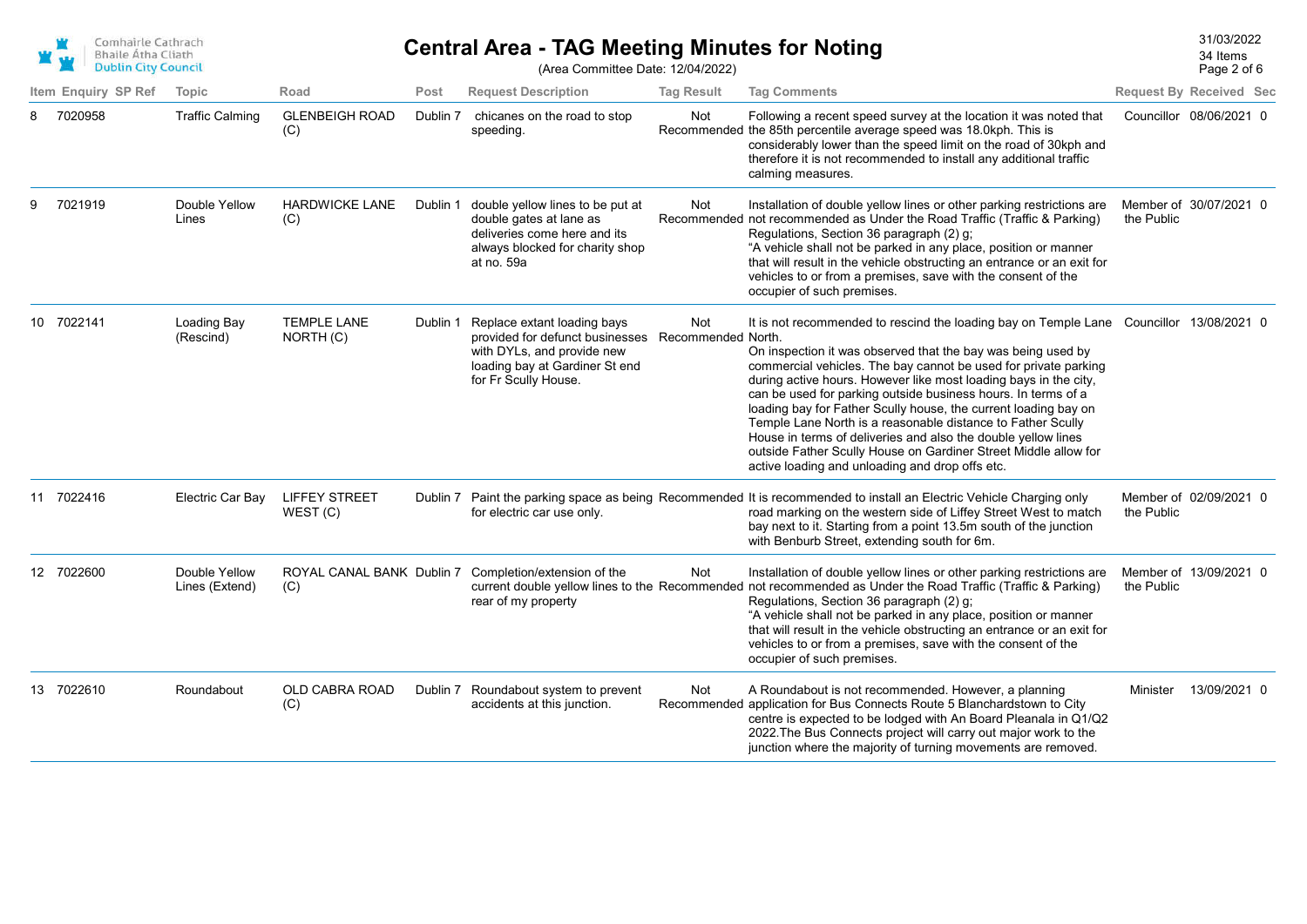| Comhairle Cathrach         |
|----------------------------|
| <b>Bhaile Atha Cliath</b>  |
| <b>Dublin City Council</b> |

## **Central Area - TAG Meeting Minutes for Noting Central Area - TAG Meeting Minutes for Noting** (Area Committee Date: 12/04/2022)

Page 3 of 6 34 Items

|                     |                               |                                              |          |                                                                                                               |                   |                                                                                                                                                                                                                                                                                                                                                                                                                                                                                                                                                                                                                                                                                                                                                                                                                                                                                                                                                                                                                                                                                                                                                                                                                                                                                                                                                                                                                                                                            |            | $1$ agu u ur u                 |
|---------------------|-------------------------------|----------------------------------------------|----------|---------------------------------------------------------------------------------------------------------------|-------------------|----------------------------------------------------------------------------------------------------------------------------------------------------------------------------------------------------------------------------------------------------------------------------------------------------------------------------------------------------------------------------------------------------------------------------------------------------------------------------------------------------------------------------------------------------------------------------------------------------------------------------------------------------------------------------------------------------------------------------------------------------------------------------------------------------------------------------------------------------------------------------------------------------------------------------------------------------------------------------------------------------------------------------------------------------------------------------------------------------------------------------------------------------------------------------------------------------------------------------------------------------------------------------------------------------------------------------------------------------------------------------------------------------------------------------------------------------------------------------|------------|--------------------------------|
| Item Enguiry SP Ref | Topic                         | Road                                         | Post     | <b>Request Description</b>                                                                                    | <b>Tag Result</b> | <b>Tag Comments</b>                                                                                                                                                                                                                                                                                                                                                                                                                                                                                                                                                                                                                                                                                                                                                                                                                                                                                                                                                                                                                                                                                                                                                                                                                                                                                                                                                                                                                                                        |            | <b>Request By Received Sec</b> |
| 14 7023011          | No Parking                    | NORTH LOTTS (C)                              | Dublin 1 | on both sides of North Lotts.                                                                                 |                   | To review the parking restrictions Recommended It is recommended to install No Parking RUS 019 (24/7) signage<br>on North Lotts, south side, from the junction with Bachelors Way<br>to the junction with Litton Lane.<br>It is recommended to install No Parking RUS 019 (24/7) signage<br>on North Lotts, north side from the junction with Bachelors Way to<br>the junction with Liffey Street Lower.                                                                                                                                                                                                                                                                                                                                                                                                                                                                                                                                                                                                                                                                                                                                                                                                                                                                                                                                                                                                                                                                   | Internal   | 06/10/2021 0                   |
| 15 7023421          | Disab Park Bay<br>Residential | HAROLD ROAD (C)                              |          | Dublin 7 outside 33.                                                                                          |                   | Recommended It is recommended to install a disabled parking bay outside No 33 Member of 29/10/2021 0<br>Harold Road, Stoneybatter, west side, starting from a point 1m<br>south of the gable end of No 33 Harold Road (end of existing pay<br>and display) extending south for 6m.                                                                                                                                                                                                                                                                                                                                                                                                                                                                                                                                                                                                                                                                                                                                                                                                                                                                                                                                                                                                                                                                                                                                                                                         | the Public |                                |
| 16 7024162          | <b>Traffic Calming</b>        | RIVER ROAD (C)                               |          | Dublin 15 staff need to access the Waste<br>Water pump station, entrance<br>located on a bend poor visibility |                   | Recommended It is recommended to install traffic calming at the Waste Water<br>Pumping Station on River Road in the form of the following<br>signage/road markings:<br>Install an<br>RUS 006 left turn arrow, to be placed across the road in the grass<br>bank (north side). This will prevent motorists from making a right<br>turn out of the facility where there is a sharp bend. Entrance is<br>located approximately 400m east of the junction with Rathbourne<br>Drive.<br>There is the current provision of "SLOW" road markings on each<br>approach to the entrance of the facility. It is proposed to add an<br>additional two No. "SLOW" road markings on each approach to<br>the facility at 25m and 75m respectively on each approach to the<br>facility.<br>It is also proposed to provide the warning sign W170 which<br>denotes a hazard, accompanied with a supplementary plate P070<br>sign containing "CONCEALED ENTRANCE Oscailt Cheilte" with a<br>distance of 50m to hazard also included. Sign to be placed 50m<br>from the entrance on each approach to the facility to further warn<br>motorists of the entrance.<br>With regards to the request for traffic mirrors. It is the policy of<br>Dublin City Council not to provide traffic mirrors as they give a<br>distorted view of approaching traffic which is potentially hazardous<br>and also because such mirrors attract a high degree of vandalism<br>with associated maintenance costs. | Internal   | 14/12/2021 0                   |
| 17 7024560          | Disab Park Bay<br>Residential |                                              |          | MANOR STREET (C) Dublin 7 Disabled parking bay for 25<br>Manor St.                                            |                   | Recommended It is recommended to install a disabled parking bay outside No 25 Member of 24/01/2022 0<br>Manor Street, east side, starting from a point at the common<br>boundary of 24/25 Manor Street, extending north for 6m.                                                                                                                                                                                                                                                                                                                                                                                                                                                                                                                                                                                                                                                                                                                                                                                                                                                                                                                                                                                                                                                                                                                                                                                                                                            | the Public |                                |
| 18 7024592          | Disab Park Bay<br>Residential | FINDLATER STREET Dublin 7 outside 18.<br>(C) |          |                                                                                                               |                   | Recommended It is recommended to install a disabled parking bay outside No 18 Member of 25/01/2022 0<br>Findlater Street, Stoneybatter, north side, starting from a point at<br>the common boundary of houses 18/19 Findlater Street,<br>extending east for 6m.                                                                                                                                                                                                                                                                                                                                                                                                                                                                                                                                                                                                                                                                                                                                                                                                                                                                                                                                                                                                                                                                                                                                                                                                            | the Public |                                |
| 19 7024689          | Disab Park Bay<br>Residential | NORTH (C)                                    |          | SAINT MARY'S ROAD Dublin 3 Disabled parking bay for 4 Saint<br>Mary's Road North, Eastwall.                   | Not               | It is not recommended to install a disabled parking bay at this<br>Recommended location as there is off street parking available at the location.                                                                                                                                                                                                                                                                                                                                                                                                                                                                                                                                                                                                                                                                                                                                                                                                                                                                                                                                                                                                                                                                                                                                                                                                                                                                                                                          | the Public | Member of 01/02/2022 0         |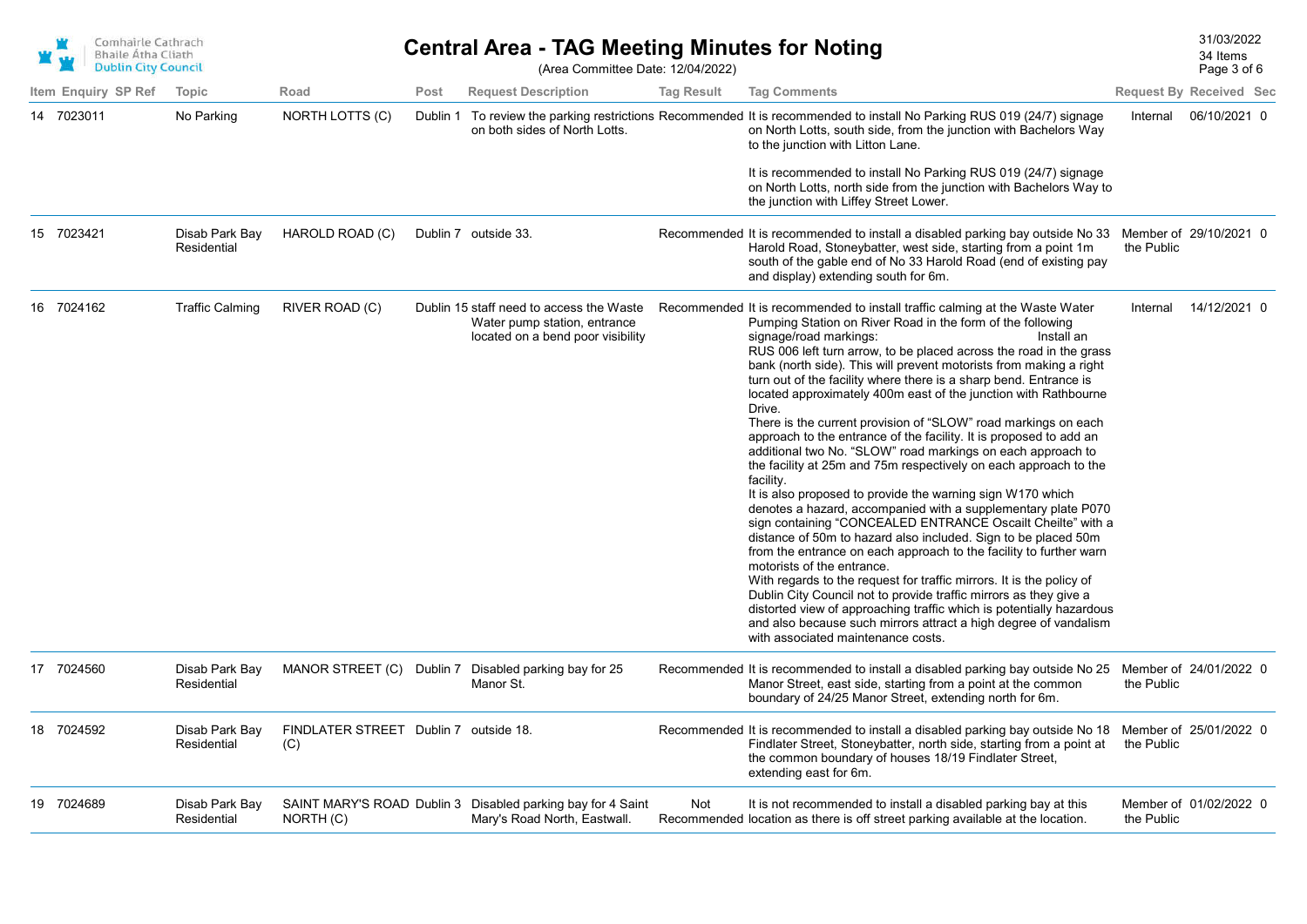| Comhairle Cathrach                                      |
|---------------------------------------------------------|
| <b>Bhaile Atha Cliath</b><br><b>Dublin City Council</b> |
|                                                         |

## 31/03/2022 **Central Area - TAG Meeting Minutes for Noting** (Area Committee Date: 12/04/2022)

34 Items

Page 4 of 6

| Item Enguiry SP Ref<br>Topic<br>Post<br><b>Request Description</b><br><b>Tag Result</b><br><b>Tag Comments</b><br>Road<br>O'RAHILLY PARADE<br>Rescind DYLs and create a<br>20 7024763<br>Clearway<br>Dublin 1<br>Recommended As no stat is in place for Parking Enforcement to enforce, it is<br>recommended to install a Clearway at all times along O'Rahilly<br>STAT for a clearway at all times.<br>(C)<br>Parade on both sides for the duration of the street from its<br>junction with Moore Street to the junction with Moore Lane.<br>Existing double yellow lines can be removed.<br>21 7024764<br>One-Way System O'RAHILLY PARADE Dublin 1 One-way system to ensure<br>Not<br>A clearway has been recommended for O'Rahily Parade on both<br>access to DCC Cleansing Depot. Recommended sides, along with this double yellow lines will be removed<br>(C)<br>preventing loading along the street (EQ 7024763 refers). These<br>measures will aim to prevent illegal parking and loading<br>obstructing traffic flow. Therefore a One-Way system is not<br>recommended.<br>22 7024876<br>Mini Roundabout BLACKHORSE<br>Dublin 7 Small roundabout to prevent<br>Not Recommended. However, as part of BusConnects, new traffic Member of 10/02/2022 0<br>Not<br>collisions at this congested<br>Recommended management proposals have been discussed for Ashtown Gate<br>AVENUE (C)<br>junction which involves traffic lights and improved pedestrian<br>junction.<br>crossing facilities. It is outlined by the OPW/NTA that this<br>proposal will be submitted as part of the planning documents<br>pertaining to the new Bus corridor along the Navan Road Q2 2022.<br>23 7024902<br>Disab Park Bay<br>LEINSTER STREET<br>Dublin 3 Disabled parking bay for 1<br>Recommended It is recommended to install a disabled parking bay in front of 1<br>Leinster Street East, north side, starting from the common<br>Residential<br>EAST (C)<br>Leinster Street East.<br>boundary of 1/2 Leinster Street East, extending west for 6m.<br>24 7024904<br><b>Yellow Box</b><br>SAINT MOBHI ROAD Dublin 9<br>Extend yellow box into the<br>Recommended It is recommended to extend the yellow box on Saint Mobhi Road | <b>Request By Received Sec</b>       |
|------------------------------------------------------------------------------------------------------------------------------------------------------------------------------------------------------------------------------------------------------------------------------------------------------------------------------------------------------------------------------------------------------------------------------------------------------------------------------------------------------------------------------------------------------------------------------------------------------------------------------------------------------------------------------------------------------------------------------------------------------------------------------------------------------------------------------------------------------------------------------------------------------------------------------------------------------------------------------------------------------------------------------------------------------------------------------------------------------------------------------------------------------------------------------------------------------------------------------------------------------------------------------------------------------------------------------------------------------------------------------------------------------------------------------------------------------------------------------------------------------------------------------------------------------------------------------------------------------------------------------------------------------------------------------------------------------------------------------------------------------------------------------------------------------------------------------------------------------------------------------------------------------------------------------------------------------------------------------------------------------------------------------------------------------------------------------------------------------------------------------------------------------------------------------------------------------------------------|--------------------------------------|
|                                                                                                                                                                                                                                                                                                                                                                                                                                                                                                                                                                                                                                                                                                                                                                                                                                                                                                                                                                                                                                                                                                                                                                                                                                                                                                                                                                                                                                                                                                                                                                                                                                                                                                                                                                                                                                                                                                                                                                                                                                                                                                                                                                                                                        |                                      |
|                                                                                                                                                                                                                                                                                                                                                                                                                                                                                                                                                                                                                                                                                                                                                                                                                                                                                                                                                                                                                                                                                                                                                                                                                                                                                                                                                                                                                                                                                                                                                                                                                                                                                                                                                                                                                                                                                                                                                                                                                                                                                                                                                                                                                        | 03/02/2022 0<br>Internal             |
|                                                                                                                                                                                                                                                                                                                                                                                                                                                                                                                                                                                                                                                                                                                                                                                                                                                                                                                                                                                                                                                                                                                                                                                                                                                                                                                                                                                                                                                                                                                                                                                                                                                                                                                                                                                                                                                                                                                                                                                                                                                                                                                                                                                                                        | 03/02/2022 0<br>Internal             |
|                                                                                                                                                                                                                                                                                                                                                                                                                                                                                                                                                                                                                                                                                                                                                                                                                                                                                                                                                                                                                                                                                                                                                                                                                                                                                                                                                                                                                                                                                                                                                                                                                                                                                                                                                                                                                                                                                                                                                                                                                                                                                                                                                                                                                        | the Public                           |
|                                                                                                                                                                                                                                                                                                                                                                                                                                                                                                                                                                                                                                                                                                                                                                                                                                                                                                                                                                                                                                                                                                                                                                                                                                                                                                                                                                                                                                                                                                                                                                                                                                                                                                                                                                                                                                                                                                                                                                                                                                                                                                                                                                                                                        | Member of 10/02/2022 0<br>the Public |
| at the junction with Homefarm Road to include the outbound<br>outbound vehicle lane at this<br>(Extend)<br>(C)<br>junction.<br>traffic lane.                                                                                                                                                                                                                                                                                                                                                                                                                                                                                                                                                                                                                                                                                                                                                                                                                                                                                                                                                                                                                                                                                                                                                                                                                                                                                                                                                                                                                                                                                                                                                                                                                                                                                                                                                                                                                                                                                                                                                                                                                                                                           | Member of 11/02/2022 0<br>the Public |
| 25 7024924<br><b>TAG General</b><br><b>HARDWICKE LANE</b><br>It is not recommended to install bollards on the carriageway on<br>Dublin 1<br>Bollards or other such measure<br>Not<br>to prevent cars blocking the rere Recommended Hardwicke Lane at the location. The statutory measure of double<br><b>Engineer Query</b><br>(C)<br>pedestrian fire exit of the mabs<br>yellow lines prevent motorists from parking is in place at the<br>entrance. Please contact parkingenforcement@dublincity.ie for<br>offices<br>instances of illegal parking.                                                                                                                                                                                                                                                                                                                                                                                                                                                                                                                                                                                                                                                                                                                                                                                                                                                                                                                                                                                                                                                                                                                                                                                                                                                                                                                                                                                                                                                                                                                                                                                                                                                                  | 14/02/2022 0<br>Internal             |
| 26 7025054<br>CHARLEVILLE MALL Dublin 1<br>It is not recommended to install bollards at this location. Bollards<br>Parking<br>Removable bollards to prevent<br>Not<br>vehicles parking on the footpath<br>Restrictions<br>Recommended are not provided on footpaths or grass verges as a measure to<br>(C)<br>and blocking access to public<br>prevent parking as it is illegal to park on a footpath - Under The<br>Road Traffic (Traffic & Parking) Regulations, Section 36<br>mains drainage pit.<br>paragraph (2) (i) A vehicle shall not be parked on a footway, a<br>grass margin or a median strip.<br>Illegal parking should be reported to                                                                                                                                                                                                                                                                                                                                                                                                                                                                                                                                                                                                                                                                                                                                                                                                                                                                                                                                                                                                                                                                                                                                                                                                                                                                                                                                                                                                                                                                                                                                                                    | 21/02/2022 0<br>Internal             |
| parkingenforcement@dublincity.ie                                                                                                                                                                                                                                                                                                                                                                                                                                                                                                                                                                                                                                                                                                                                                                                                                                                                                                                                                                                                                                                                                                                                                                                                                                                                                                                                                                                                                                                                                                                                                                                                                                                                                                                                                                                                                                                                                                                                                                                                                                                                                                                                                                                       |                                      |
| 27 7025111<br><b>MOUNT TEMPLE</b><br>Disable parking bay for 28 Mount Recommended It is recommended to install a disabled parking bay in front of 28<br>Disab Park Bay<br>Dublin 7<br>Residential<br>ROAD (C)<br>Temple Road.<br>Mount Temple Road, north side, starting from the common<br>boundary of 27/28 Mount Temple Road, extending east for 6m.                                                                                                                                                                                                                                                                                                                                                                                                                                                                                                                                                                                                                                                                                                                                                                                                                                                                                                                                                                                                                                                                                                                                                                                                                                                                                                                                                                                                                                                                                                                                                                                                                                                                                                                                                                                                                                                                | Member of 23/02/2022 0<br>the Public |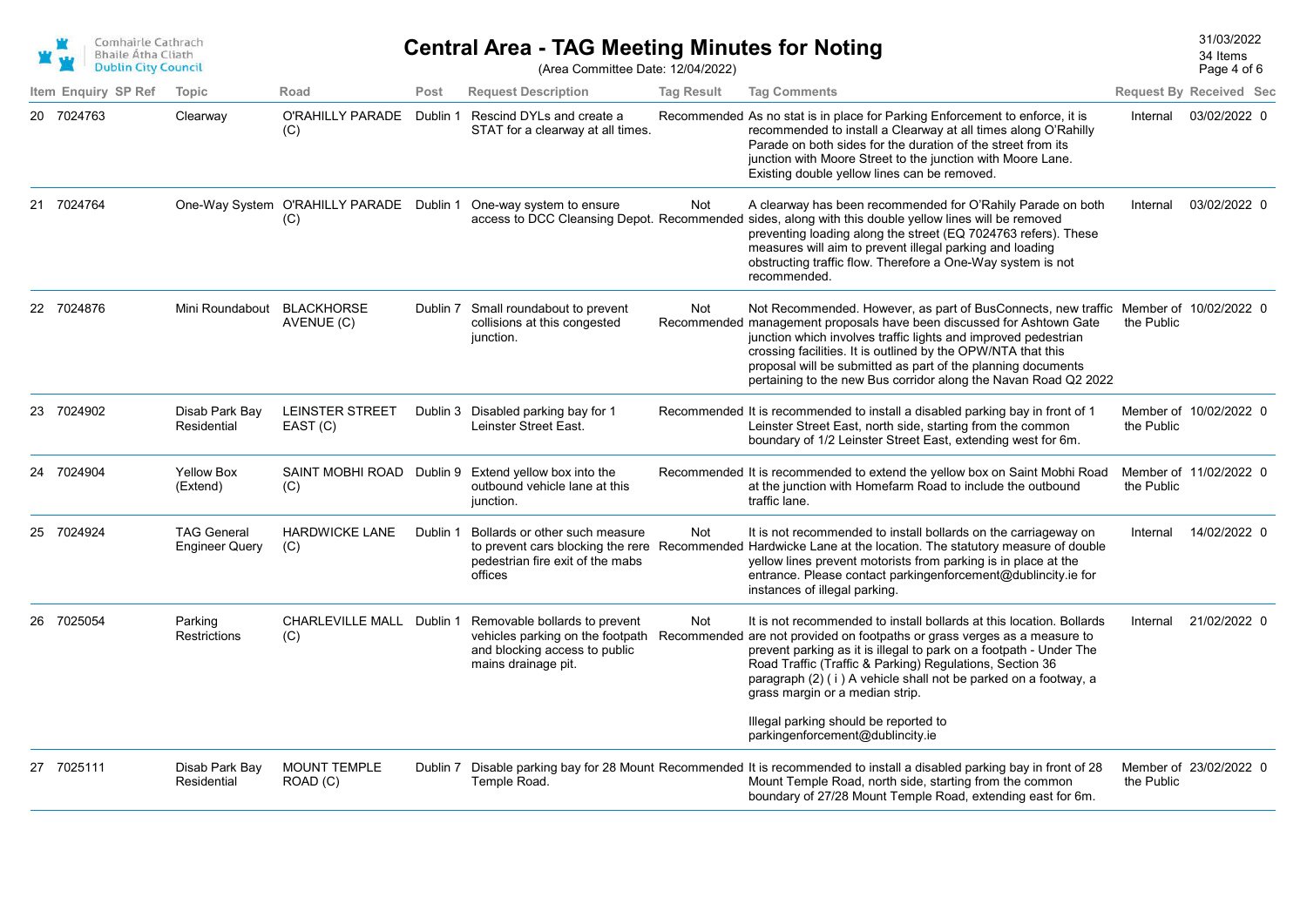| Comhairle Cathrach<br><b>Bhaile Atha Cliath</b><br><b>Dublin City Council</b> |                     |                                |                                        | <b>Central Area - TAG Meeting Minutes for Noting</b><br>(Area Committee Date: 12/04/2022) |                                                                                                                  |                   |                                                                                                                                                                                                                                                                                                                                                                                                                                                                                                                                                                                                                                                                                                                                                                                                                                                                                                                     |            | 31/03/2022<br>34 Items<br>Page 5 of 6 |
|-------------------------------------------------------------------------------|---------------------|--------------------------------|----------------------------------------|-------------------------------------------------------------------------------------------|------------------------------------------------------------------------------------------------------------------|-------------------|---------------------------------------------------------------------------------------------------------------------------------------------------------------------------------------------------------------------------------------------------------------------------------------------------------------------------------------------------------------------------------------------------------------------------------------------------------------------------------------------------------------------------------------------------------------------------------------------------------------------------------------------------------------------------------------------------------------------------------------------------------------------------------------------------------------------------------------------------------------------------------------------------------------------|------------|---------------------------------------|
|                                                                               | Item Enquiry SP Ref | Topic                          | Road                                   | Post                                                                                      | <b>Request Description</b>                                                                                       | <b>Tag Result</b> | <b>Tag Comments</b>                                                                                                                                                                                                                                                                                                                                                                                                                                                                                                                                                                                                                                                                                                                                                                                                                                                                                                 |            | <b>Request By Received Sec</b>        |
| 28 7025234                                                                    |                     | Double Yellow<br>Lines         | CHARLEMONT<br>PARADE (C)               |                                                                                           | Dublin 3 at jnct Clonmore<br>Road/Charlemont Parade                                                              | Not               | With regards to the request for double yellow lines around<br>Recommended corners, this is a matter for parking enforcement as Under the<br>Roads Traffic Act (Traffic & Parking) Regulations, Section 36 (c) a<br>vehicle shall not be parked on a public road within 5 metres of a<br>road junction. (see also Enq. 7025546 regarding Yield signs).                                                                                                                                                                                                                                                                                                                                                                                                                                                                                                                                                               |            | Councillor 01/03/2022 0               |
| 29 7025365                                                                    |                     | <b>Yellow Box</b>              | (C)                                    |                                                                                           | CATHERINE'S LANE Dublin 7 Yellow box at end of Laneway<br>would prevent cars blocking the<br>entrance to houses. | Not               | It is not recommended to install a yellow box at the location.<br>Recommended Yellow boxes are intended to prevent blocking of junctions. Side<br>road traffic flows should be significant and the side road should<br>serve a minimum of fifty houses or a major traffic generating<br>facility. This guideline is in place to avoid a proliferation of yellow<br>boxes in the city.<br>Installation of parking restrictions are not recommended as Under<br>the Road Traffic (Traffic & Parking) Regulations, Section 36<br>paragraph (2) g;<br>"A vehicle shall not be parked in any place, position or manner<br>that will result in the vehicle obstructing an entrance or an exit for<br>vehicles to or from a premises, save with the consent of the<br>occupier of such premises."<br>Infringements should be reported to Dublin Street Parking<br>Services tel no. 01 6022500 or the Gardaí as they occur. | the Public | Member of 09/03/2022 0                |
| 30 7025529                                                                    |                     |                                | Bus Stop Marking EAST WALL ROAD<br>(C) |                                                                                           | Dublin 3 As part of Bus Connects, Bus<br>Stop Markings and associated<br>signage/restrictions.                   |                   | Recommended As part of Bus Connects: Install a Bus Stop Sign (TFI), RUS 031<br>on the south side of East Wall Road, approximately 12 metres<br>west of Public Lamp Standard No. 26.<br>Install Bus Stop Markings, RRM 030 on the south side of East<br>Wall Road, starting approximately 14.5 metres west of Public<br>Lamp Standard No. 26, extending east by approximately 18<br>metres.                                                                                                                                                                                                                                                                                                                                                                                                                                                                                                                          | Internal   | 21/03/2022 0                          |
| 31 7025542                                                                    |                     | Bus Stop Marking EAST ROAD (C) |                                        |                                                                                           | Dublin 3 As part of Bus Connects, Bus<br>Stop Marking and associated<br>signage/restrictions.                    |                   | Recommended As part of Bus Connects: Install a Bus Stop Sign (TFI), RUS 031<br>on the west side of East Road, approximately 37.9 metres south<br>of Public Lamp Standard No. 6.<br>Install Bus Stop Markings, RRM 030 on the west side of East<br>Road, starting approximately 35.4 metres south of Public Lamp<br>Standard No. 6, extending south by approximately 20 metres.                                                                                                                                                                                                                                                                                                                                                                                                                                                                                                                                      | Internal   | 21/03/2022 0                          |
| 32 7025543                                                                    |                     | Bus Stop Marking NEW WAPPING   | STREET (C)                             |                                                                                           | Dublin 1 As part of Bus Connects, Bus<br>Stop Markings and associated<br>signage/restrictions.                   |                   | Recommended As part of Bus Connects: Install a Bus Stop Sign (TFI), RUS 031<br>on the west side of New Wapping Street, approximately metres<br>north of Public Lamp Standard No. 6.<br>Install Bus Stop Markings, RRM 030 on the west side of New<br>Wapping Street, starting approximately metres north of Public<br>Lamp Standard No. 6, extending north by approximately 18<br>metres.<br>Install a Bus Stop Sign (TFI), RUS 031 on the east side of New<br>Wapping Street, approximately 11 metres south of Public Lamp<br>Standard No. 2.<br>Install Bus Stop Markings, RRM 030 on the east side of New<br>Wapping Street, starting approximately 13.5 metres south of<br>Public Lamp Standard No. 2, extending north by approximately 15<br>metres.                                                                                                                                                           | Internal   | 21/03/2022 0                          |